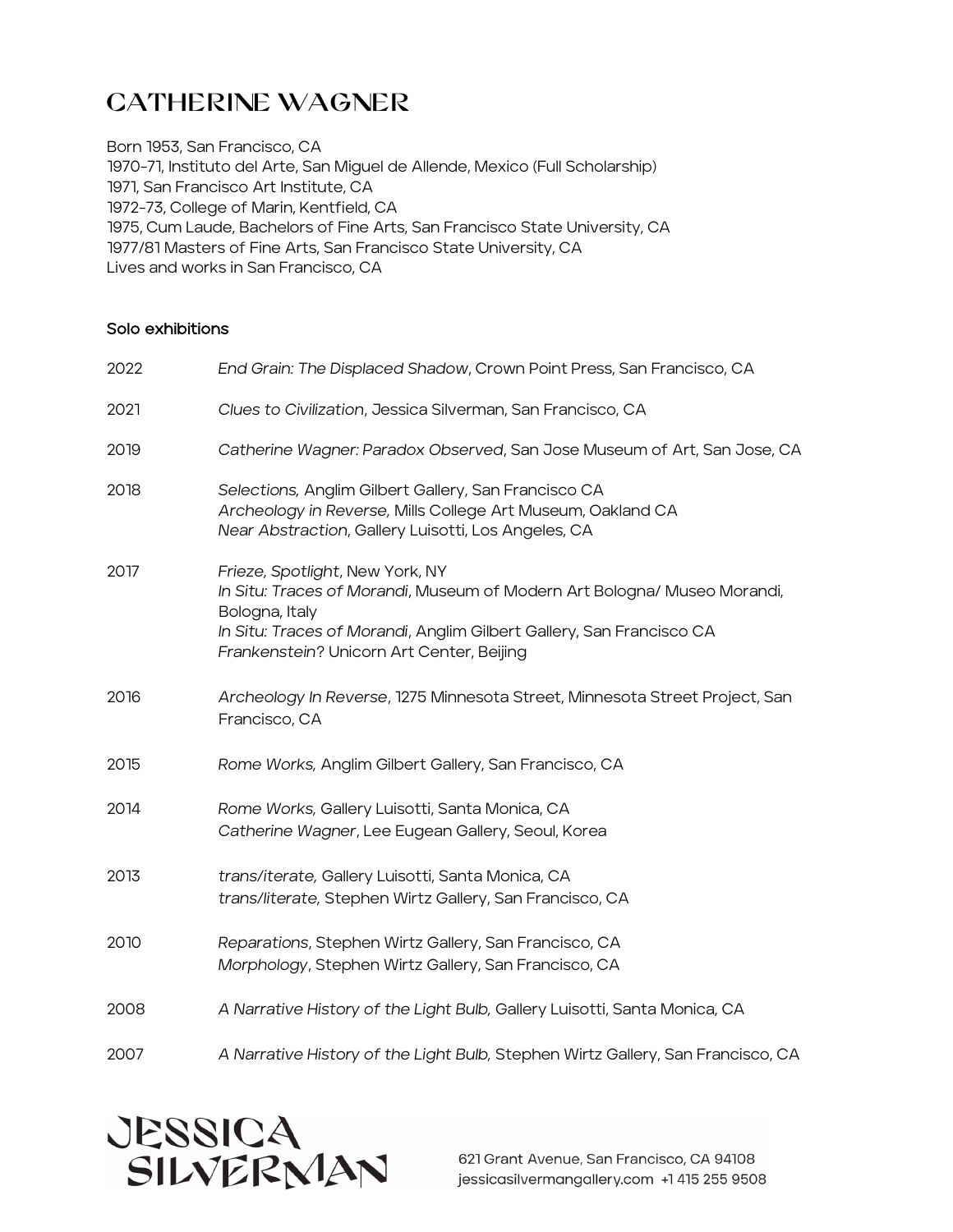| 2006 | Re-Classifying History, 101 California Street Lobby, San Francisco, CA                                                                                                                                                                                                                                                                                                                                                                                                                                                                                                                                                                                                                        |
|------|-----------------------------------------------------------------------------------------------------------------------------------------------------------------------------------------------------------------------------------------------------------------------------------------------------------------------------------------------------------------------------------------------------------------------------------------------------------------------------------------------------------------------------------------------------------------------------------------------------------------------------------------------------------------------------------------------|
| 2005 | Re-Classifying History, de Young Museum (inaugural), San Francisco, CA<br>Catherine Wagner: Early Works 1975-1981, California Landscapes and Moscone Site,<br>Gallery Luisotti, Santa Monica, CA                                                                                                                                                                                                                                                                                                                                                                                                                                                                                              |
| 2004 | Trilogy: Reflections on Frankenstein, the Arctic Circle, and the History of Science,<br>Stephen Wirtz Gallery, San Francisco, CA                                                                                                                                                                                                                                                                                                                                                                                                                                                                                                                                                              |
| 2003 | Cross Sections: Catherine Wagner, Pasadena Museum of California Art, Pasadena,<br>CA                                                                                                                                                                                                                                                                                                                                                                                                                                                                                                                                                                                                          |
| 2002 | 12 Areas of Concern and Crisis, Installation at Comme des Garçons, Kyoto, Japan                                                                                                                                                                                                                                                                                                                                                                                                                                                                                                                                                                                                               |
| 2001 | Cross Sections: Catherine Wagner, San Jose Museum of Art, San Jose, CA<br>Catherine Wagner: Selections 1980-2000, Stephen Wirtz Gallery, San Francisco, CA                                                                                                                                                                                                                                                                                                                                                                                                                                                                                                                                    |
| 2000 | Realism and Illusion: Catherine Wagner Photographs the Disney Theme Parks,<br>Nelson Atkins Museum, Kansas City, MO                                                                                                                                                                                                                                                                                                                                                                                                                                                                                                                                                                           |
| 1999 | Realism and Illusion: Catherine Wagner Photographs the Disney Theme Parks,<br>Modern Art Museum of Fort Worth, Fort Worth, TX; Gallery Luisotti, Santa Monica,<br>CA<br>Art & Science: Investigating Matter, Photographs by Catherine Wagner, Mead Art<br>Museum, Amherst, MA<br>Catherine Wagner, Selections 1978-1998, Jack Shainman Gallery, New York, NY                                                                                                                                                                                                                                                                                                                                  |
| 1997 | Catherine Wagner: Art & Science, Investigating Matter, University Art Museum,<br>California State University, Long Beach, CA; Gallery Luisotti, Los Angeles, CA;<br>International Center Of<br>Photography, New York, NY; Fraenkel Gallery, San Francisco, CA<br>Realism and Illusion: Catherine Wagner Photographs the Disney Theme Parks,<br>Canadian Centre for Architecture, Montreal, Canada; Walker Art Center,<br>Minneapolis, MN; Armand Hammer, Los Angeles, CA<br>Catherine Wagner Photographs: Investigating Matter, Cleveland Museum of Art,<br>Cleveland, OH<br>Art & Science: Investigating Matter and American Classroom, Johnson County<br>Community College, Kansas City, MO |
| 1996 | Art & Science: Investigating Matter, Kemper Gallery of Art, Washington University,<br>St. Louis, MO                                                                                                                                                                                                                                                                                                                                                                                                                                                                                                                                                                                           |
| 1994 | American Classroom, Museum fur Moderne Kunst, at Amerika House, Frankfurt,<br>Germany (Netwerk Kulture catalog)                                                                                                                                                                                                                                                                                                                                                                                                                                                                                                                                                                               |

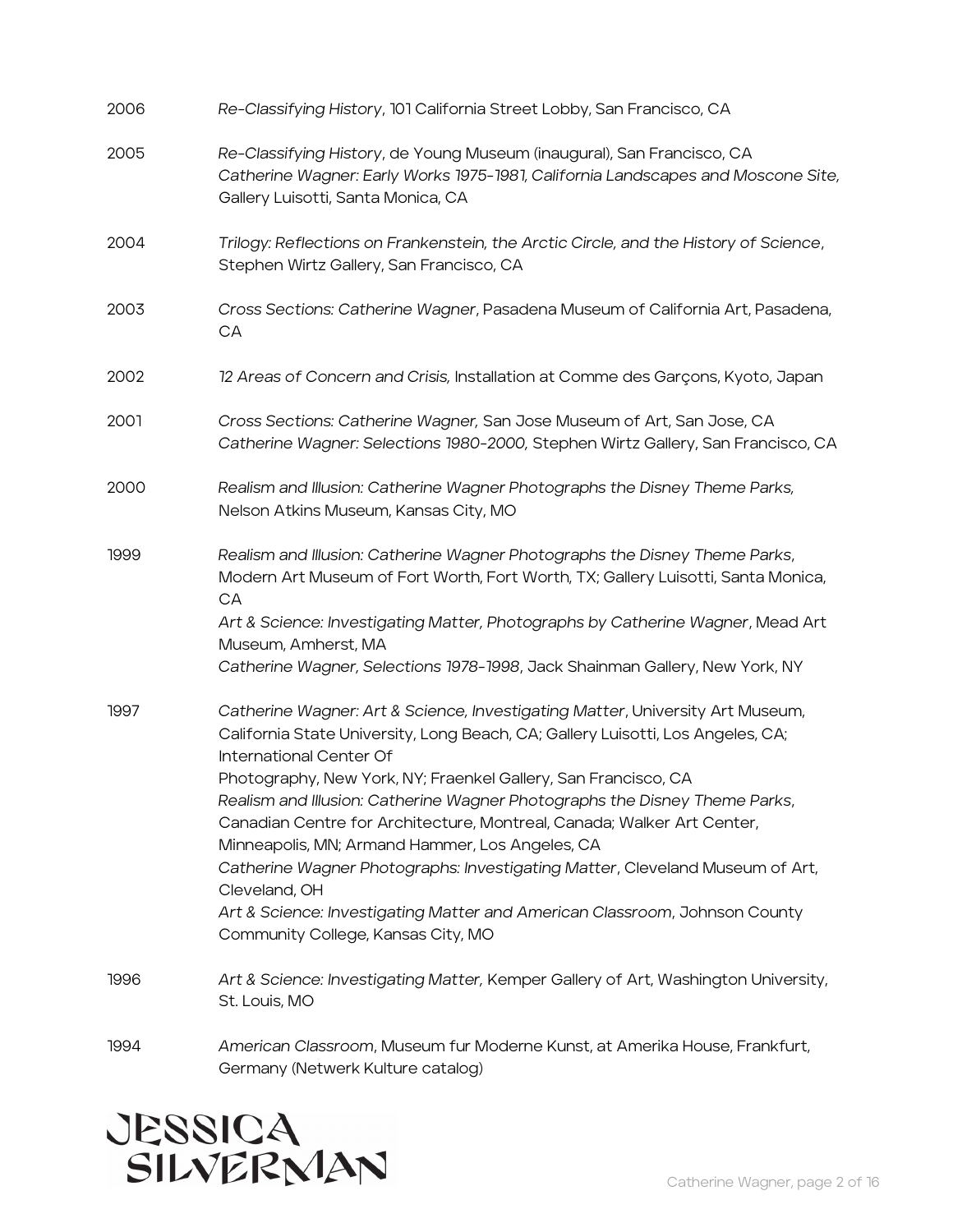|      | Home and Other Stories, Center for Creative Photography, Tucson, AZ                                                                                                        |
|------|----------------------------------------------------------------------------------------------------------------------------------------------------------------------------|
| 1993 | Home and Other Stories, Fraenkel Gallery, San Francisco, CA; Mills College Art<br>Museum, Oakland, CA                                                                      |
|      | Home and Other Stories, Los Angeles County Museum of Art, Los Angeles, CA<br>(catalog)                                                                                     |
|      | American Classroom: Photographs by Catherine Wagner, University Gallery Fine<br>Arts Center, University of Massachusetts at Amherst, MA                                    |
| 1991 | American Classrooms: The Photographs of Catherine Wagner, Cuesta College, San<br>Luis Obispo, CA                                                                           |
|      | Catherine Wagner, Selections, Turner/Krull Gallery, Los Angeles, CA                                                                                                        |
| 1990 | American Classroom: The Photographs of Catherine Wagner, Laurence Miller<br>Gallery, New York, NY                                                                          |
| 1989 | American Classroom: The Photographs of Catherine Wagner, The Ansel Adams<br>Center, San Francisco, CA                                                                      |
|      | Photographs 1978-1988, Fraenkel Gallery, San Francisco, CA                                                                                                                 |
| 1988 | Catherine Wagner: Photographs from the American Classroom Project and the<br>George Moscone Site, The Museum of Contemporary Photography, Columbia<br>College, Chicago, IL |
|      | Changing Places, Photographs by Catherine Wagner, Farish School of Architecture,<br>Rice University, Houston, TX (catalog)                                                 |
|      | American Classroom, The Photographs of Catherine Wagner, Museum of Fine Arts,<br>Houston, TX (publication)                                                                 |
| 1987 | Catherine Wagner, 1976-1986, Min Gallery, Tokyo, Japan (catalog)                                                                                                           |
| 1985 | American Classroom, Oakland Museum - Oakes Gallery, Oakland, CA (brochure<br>written by Lewis                                                                              |
| 1983 | New Image Gallery, James Madison University, Harrisonburg, VA                                                                                                              |
| 1982 | Equivalents Gallery, Seattle, WA<br>Simon Lowinsky Gallery, San Francisco, CA                                                                                              |
| 1980 | Orange Coast College, Costa Mesa, CA                                                                                                                                       |
| 1978 | Simon Lowinsky Gallery, San Francisco, CA                                                                                                                                  |

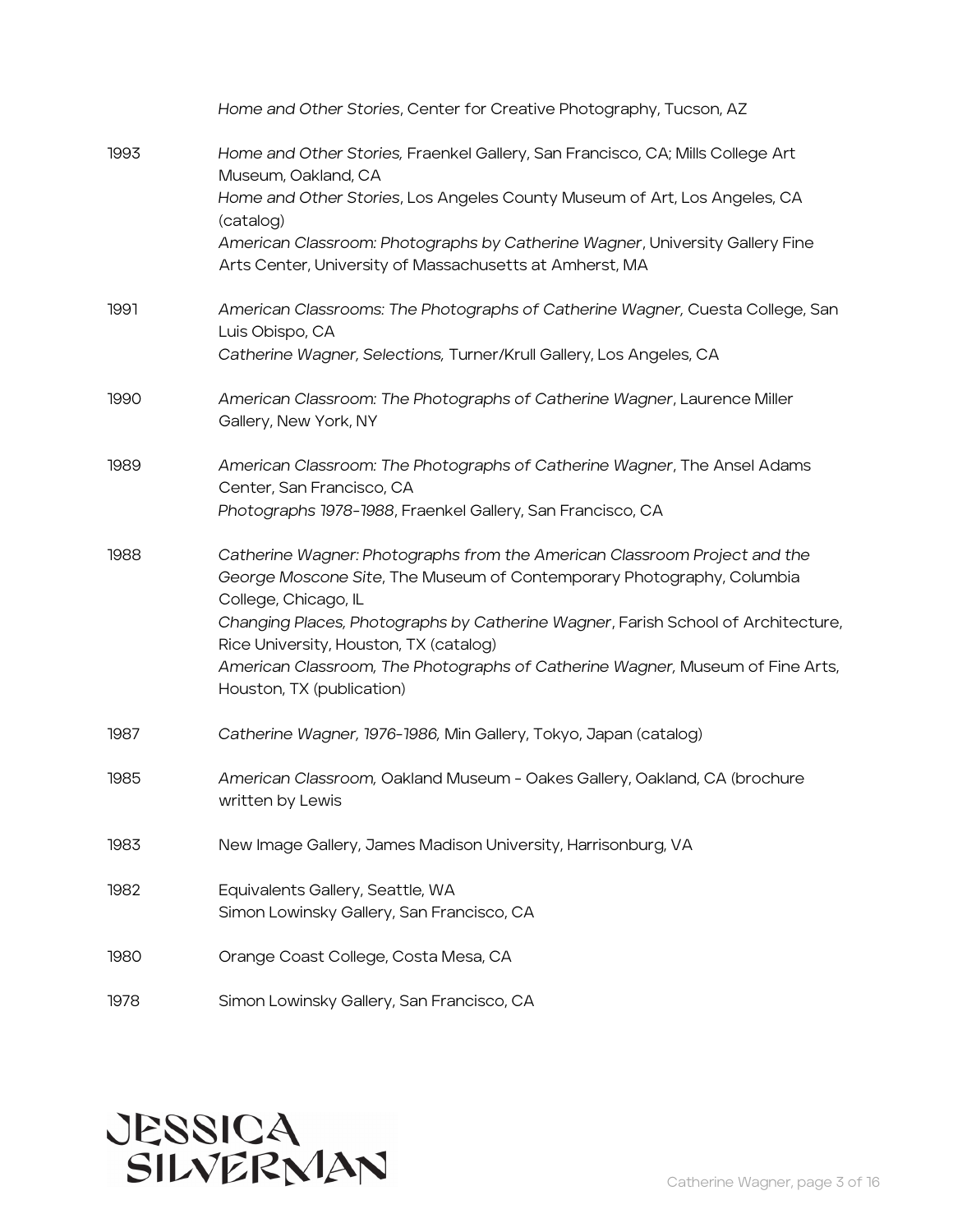### Selected group exhibitions

| 2022 | Transparency & Opacity, St. Joseph's Art Foundation, San Francisco, CA                                                                                                                                                                                                                                                |
|------|-----------------------------------------------------------------------------------------------------------------------------------------------------------------------------------------------------------------------------------------------------------------------------------------------------------------------|
| 2021 | We Are Here, Jessica Silverman, San Francisco, CA                                                                                                                                                                                                                                                                     |
| 2019 | Inside/Out, Gallery Luisotti, Santa Monica, CA<br>Academic Bodies, American Academy in Rome, Rome, Italy<br>Selection of Photograph, Photo LA, Los Angeles, CA<br>Aesthetics of Learning, Mishkin Gallery, New York, NY                                                                                               |
| 2018 | Way Bay, Berkeley Art Museum Pacific Film Archive, Berkeley, CA<br>Permanent Collection Exhibition, Art Institute of Chicago, Permanent Collection<br>Galleries for Photography, Chicago, IL                                                                                                                          |
| 2017 | Lumen, Granoff Arts Center Cohen Gallery, Brown University, Providence, RI<br>Recollected, Fine Arts Gallery, San Francisco State University, San Francisco, CA                                                                                                                                                       |
| 2016 | Strange Oscillations and Vibrations of Sympathy, University Galleries, Illinois State<br>University, Normal, IL<br>Chain Reaction 12, San Francisco Arts Commission Galleries, San Francisco, CA<br>Flowers, Fruit, Books, Bones: Still Life, Center for Creative Photography, Tucson, AZ                             |
| 2015 | Missing Persons, Cantor Center for Visual Arts, Stanford University, Stanford, CA<br>Tongues Untied, Museum of Contemporary Art, Pacific Design Center, Los Angeles,<br>CA                                                                                                                                            |
| 2014 | Cinque Mostre: Time & Again, Lumen, American Academy in Rome, Rome, Italy<br>Cinque Mostre: Time & Again, History Recast, American Academy in Rome, Rome,<br>Italy<br>Cinque Mostre: Time & Again, Concrete Ghost, American Academy in Rome, Rome,<br>Italy                                                           |
| 2013 | Art on Paper, Datz Museum of Art, Gwangju, South Korea<br>Tradition of Mayhem, Santa Rosa Junior College, Santa Rosa, CA                                                                                                                                                                                              |
| 2012 | Yale University Art Gallery Re-Opening, Yale University Art Gallery, New Haven, CT<br>Recent Acquisitions, Walker Art Center, Minneapolis, MN<br>Stage Presence: Theatricality in Art and Media, San Francisco Museum of Modern<br>Art, San Francisco, CA<br>Silver Curtain, Stephen Wirtz Gallery, San Francisco, CA |
| 2011 | The Altered Landscape, The Nevada Museum of Art, Reno, NV<br>Polaroid [Im]possible, WestLicht - Museum of Photography, Vienna, Austria<br>HERE, Pier 24 Photography, San Francisco, CA                                                                                                                                |
| 2010 | Know the Rules - Then Break Them, di Rosa, Napa, CA<br>The Gallery of California Art, Oakland Museum of California, Oakland, CA                                                                                                                                                                                       |

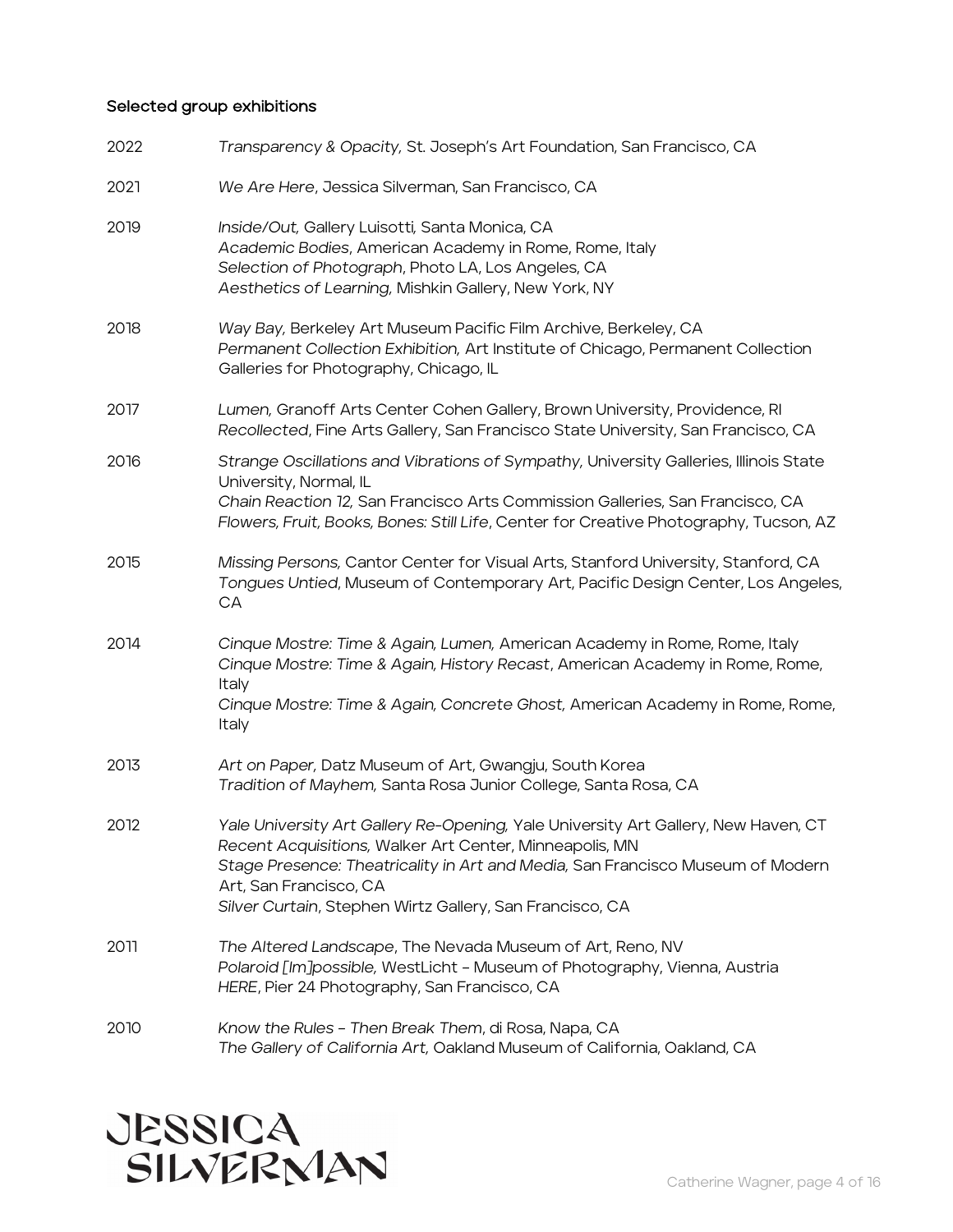|      | State of Mind: A California Invitational, The Museum of Photographic Arts, San<br>Diego, CA<br>Masterworks of American Photography: Popular Culture, Amon Carter Museum,<br>Fort Worth, TX<br>Real and HyperReal, San Jose Museum of Art, San Jose, CA<br>The View From Here, San Francisco Museum of Modern Art, San Francisco, CA<br>State of Mind, A California Invitational, The Museum of Photographic Arts, San<br>Diego, CA                                                                                                                                                                                                                                                                                                                                                                                                |
|------|-----------------------------------------------------------------------------------------------------------------------------------------------------------------------------------------------------------------------------------------------------------------------------------------------------------------------------------------------------------------------------------------------------------------------------------------------------------------------------------------------------------------------------------------------------------------------------------------------------------------------------------------------------------------------------------------------------------------------------------------------------------------------------------------------------------------------------------|
| 2009 | 75 Years of Looking Forward: The Anniversary Show, San Francisco Museum of<br>Modern Art, San Francisco, CA<br>An Autobiography of the San Francisco Bay Area Part One: San Francisco Plays<br>Itself, SF Camerawork, San Francisco, CA (catalogue)                                                                                                                                                                                                                                                                                                                                                                                                                                                                                                                                                                               |
| 2008 | Selections from the Collection, San Francisco Museum of Modern Art, San<br>Francisco, CA<br>New Work: Photography and Sculpture, Stephen Wirtz Gallery, San Francisco, CA                                                                                                                                                                                                                                                                                                                                                                                                                                                                                                                                                                                                                                                         |
| 2007 | CCA Alumni & Faculty Show, Stephen Wirtz Gallery, San Francisco, CA<br>Home Sweet Home, San Jose Institute of Contemporary Art, San Jose, CA<br>Rembrandt to Thiebaud: A Decade of Collecting Works on Paper, The Legion of<br>Honor Museum, San Francisco, CA (catalog)<br>Bios 4, Centro Andaluz de Arte Contemporáneo (CAAC), Seville, Spain<br>Take 2: Women Revisiting Art History, Mills College Art Museum, Oakland, CA                                                                                                                                                                                                                                                                                                                                                                                                    |
| 2006 | The Target Collection of American Photography: A Century in Pictures, Museum of<br>Fine Arts, Houston, TX<br>Middle Ground: Photographs from the Whitney Museum of American Art, Wallarch<br>Art Gallery, Columbia University, New York, NY                                                                                                                                                                                                                                                                                                                                                                                                                                                                                                                                                                                       |
| 2005 | 150 Works of Art, Henry Art Gallery, University of Washington, Seattle, WA<br>Worth a Thousand Words: The Book as Image, University Library Art Gallery,<br>Sonoma State University, Sonoma, CA<br>The Altered Landscape, National Academies of Science, Washington D.C.<br>New Work: Squeak Carnwath, Mildred Howard, Catherine Wagner, di Rosa Preserve<br>Gatehouse Gallery, Napa, CA<br>AxS: At the Intersection of Art and Science, Armory Center for the Arts, Pasadena,<br>CА<br>Recent Acquisitions, Berkeley Art Museum Pacific Film Archive, Berkeley, CA<br>Selections from the Permanent Collection, San Jose Museum of Art, San Jose, CA (<br>catalog)<br>Boxed Sets: Portfolios of the Seventies, Center for Creative Photography,<br>University of Arizona, Tucson, AZ<br>Tree, Gallery Luisotti, Santa Monica, CA |
| 2004 | Kurzdavordanach, SK Stiftungkultur, Koln, Germany<br>Inside Out: Selections from the Permanent Collection, San Jose Museum of Art, San<br>Jose, CA                                                                                                                                                                                                                                                                                                                                                                                                                                                                                                                                                                                                                                                                                |

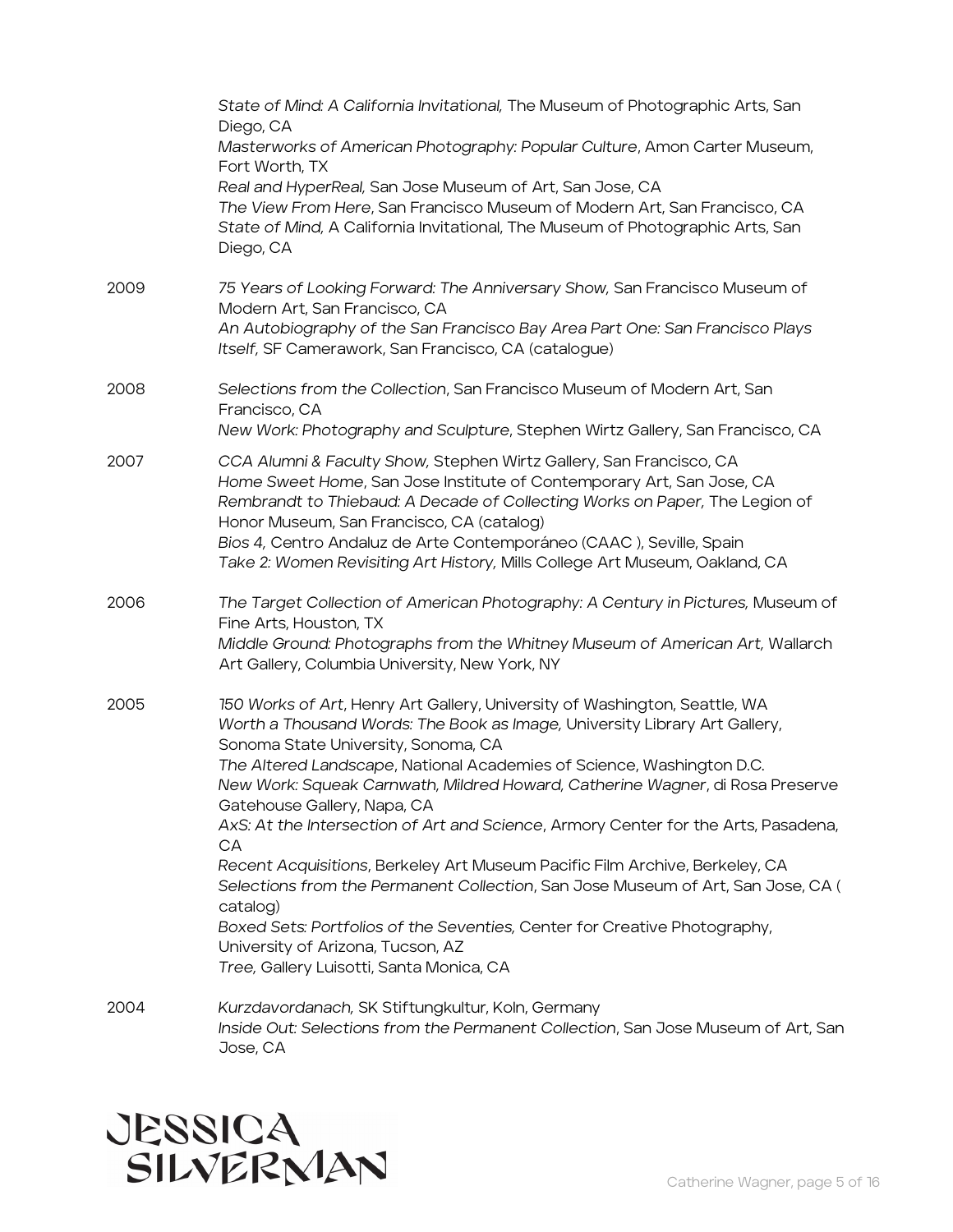|      | Ditto: Multiples from the Collection, The Museum of Contemporary Photography,<br>Chicago, IL                                                                                                                           |
|------|------------------------------------------------------------------------------------------------------------------------------------------------------------------------------------------------------------------------|
|      | The Altered Landscape, Blackwood Gallery, University of Toronto at Mississauga,<br>Ontario, Canada                                                                                                                     |
|      | What's Doin,' Stephen Wirtz Gallery, San Francisco, CA                                                                                                                                                                 |
|      | Visions of Passage, High Museum of Art, Atlanta, GA                                                                                                                                                                    |
|      | The Altered Landscape, Presentation House Gallery, Vancouver, Canada                                                                                                                                                   |
| 2003 | How Human: Life in the Post-Genome Era, International Center of Photography,<br>New York, NY                                                                                                                           |
|      | Public Record, Museum of Contemporary Art, Los Angeles, CA                                                                                                                                                             |
|      | The Altered Landscape, Norsk Museum of Fotografi Preus Fotomuseum, Horten,<br>Norway                                                                                                                                   |
|      | The Altered Landscape, Yellowstone Art Museum, Billings, MT                                                                                                                                                            |
|      | Gene(sis): Contemporary Art Explores Human Genomics, Berkeley Art Museum<br>Pacific Film Archive, Berkeley, CA                                                                                                         |
| 2002 | Constructing the 1930s, Berkeley Art Museum Pacific Film Archive, Berkeley, CA<br>Visions from America: Photographs from the Whitney Museum of American Art,<br>1940-2001 Whitney Museum of American Art, New York, NY |
|      | Parallels And Intersections: Art/Women/California 1950 - 2000, San Jose Museum of                                                                                                                                      |
|      | Art, San Jose, CA<br>Gene(sis): Contemporary Art Explores Human Genomics, Henry Art Gallery,                                                                                                                           |
|      | University of Washington, Seattle, WA                                                                                                                                                                                  |
|      | National Millennium Survey, The Museum of Photographic Arts, San Diego, CA<br>New Acquisitions/New Work/New Directions 3, Los Angeles County Museum of Art,<br>Los Angeles, CA                                         |
|      | The Altered Landscape, Sarjeant Gallery, Wanganui, New Zealand                                                                                                                                                         |
| 2001 | A Love Affair with Pictures: 25 Years of Collecting at the Museum of Fine Arts,<br>Houston, The Museum of Fine Arts, Houston, TX                                                                                       |
|      | Depicting Absence/Implying Presence, San Jose Institute of Contemporary Art, San<br>Jose, CA                                                                                                                           |
|      | Architecture in Photography, Museum Folkwang, Essen, Germany                                                                                                                                                           |
|      | The Altered Landscape, Scottsdale Museum of Contemporary Art, Scottsdale, AZ                                                                                                                                           |
| 2000 | Made in California: Art, Image, and Identity, 1900-2000, Los Angeles County<br>Museum of Art, Los Angeles, CA                                                                                                          |
|      | Foreign Bodies, Untitled (Space) 13, New Haven, CT                                                                                                                                                                     |
|      | Paradise Now: Creating the Genetic Revolution, Exit Art, New York, NY                                                                                                                                                  |
|      | American Perspectives: Photographs from the Polaroid Collection, Tokyo                                                                                                                                                 |
|      | Metropolitan Museum of Photography, Tokyo, Japan                                                                                                                                                                       |
|      | Our Quarter Century: The University of Arizona's Center for Creative Photography                                                                                                                                       |
|      | Turns Twenty-Five, Center for Creative Photography, University of Arizona, Tucson,<br>AZ                                                                                                                               |
|      | Into Our Prime: Acquisitions Since 1996, Center for Creative Photography, University<br>of Arizona, Tucson, AZ                                                                                                         |

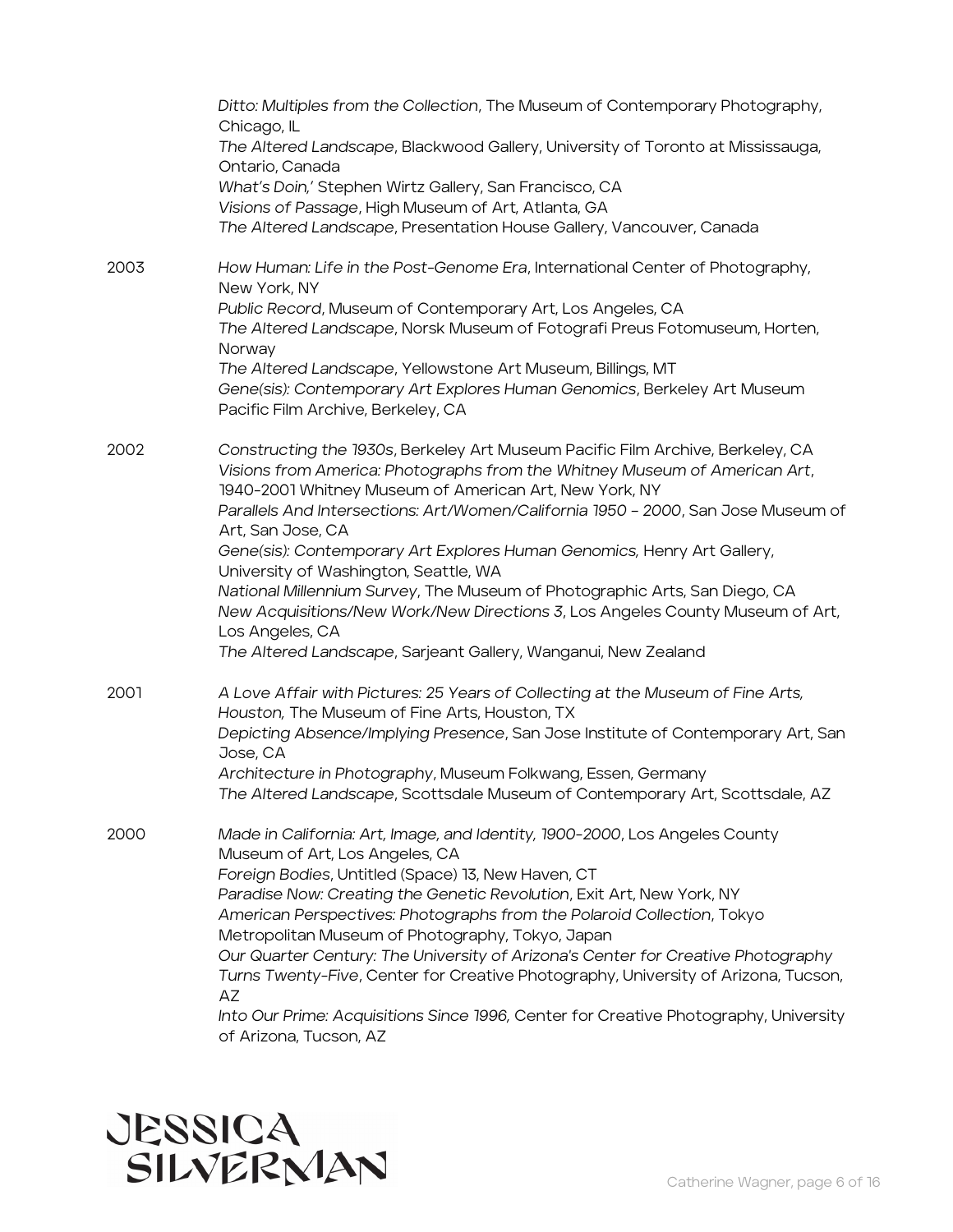|      | Beyond Boundaries: Contemporary Photography in California, University Art<br>Museum, California State University, Long Beach, CA; Santa Barbara Contemporary<br>Arts Forum, Santa Barbara, CA                                                                                                                                                                    |
|------|------------------------------------------------------------------------------------------------------------------------------------------------------------------------------------------------------------------------------------------------------------------------------------------------------------------------------------------------------------------|
|      | Neural Notations, San Francisco Arts Commission Gallery, San Francisco, CA<br>Noise, The Wellcome Trust's Two10 Gallery, London, England (catalog); Kettle's Yard,<br>Cambridge University, Cambridge, England (catalog)                                                                                                                                         |
| 1999 | Historically Speaking, University Art Museum, California State University, Long<br>Beach, CA                                                                                                                                                                                                                                                                     |
|      | Body as Commodity, Nexus Contemporary Art Center, Atlanta, GA<br>Outside the Box: Photography Portfolios from the Collection, Orange County<br>Museum of Art, Newport Beach, CA                                                                                                                                                                                  |
|      | Museum Pieces: Bay Area Artists Envisioning the de Young, de Young Museum of<br>Art, San Francisco, CA (brochure)                                                                                                                                                                                                                                                |
|      | The Altered Landscape, Nevada Museum of Art, Reno, NV<br>Bay Area Now, II, Yerba Buena Center for the Arts, San Francisco, CA (catalog)<br>Into the Next Century: Selections from the Permanent Collection, San Jose<br>Museum of Art, San Jose, CA (catalog)                                                                                                    |
| 1998 | Home Sweet Home, Transamerica Pyramid Gallery, San Francisco, CA<br>Inside These Walls, The Museum of Fine Arts, Houston, TX<br>American Vernacular, Museum of Contemporary Art, Los Angeles, CA<br>Interface: Art & Tech in the Bay Area, Duke University Museum of Art, Durham, NC<br>Prime Focus, University Galleries, Illinois State University, Normal, IL |
| 1997 | Absolute Landscape: Between Illusion and Reality, Yokohama Museum of Art,<br>Yokohama, Japan                                                                                                                                                                                                                                                                     |
|      | Scientia Artifex, Museum of Contemporary Photography, Chicago, IL                                                                                                                                                                                                                                                                                                |
| 1995 | Assembled Photographs, Los Angeles County Museum of Art, Los Angeles, CA<br>Selections From the Permanent Collection, The Museum of Modern Art, New York,<br><b>NY</b>                                                                                                                                                                                           |
|      | Landscape: A Concept, Oliver Art Center, California College of Arts and Crafts,<br>Oakland, CA                                                                                                                                                                                                                                                                   |
|      | Facing Eden: 100 Years of Landscape Art in the Bay Area, M.H. de Young Memorial<br>Museum, San Francisco, CA                                                                                                                                                                                                                                                     |
| 1994 | Family Lives, Corcoran Museum of Art, Washington, D.C.<br>Old Glory, New Story, Capp Street Project, San Francisco, CA<br>Discards, Secession Gallery at Haines Gallery, San Francisco, CA                                                                                                                                                                       |
|      | Shrines, Symbols & Cherished Objects, Fuller Museum of Art, Brockton, MA                                                                                                                                                                                                                                                                                         |
| 1992 | Several Exceptionally Good Recently Acquired Pictures VI, Fraenkel Gallery, San<br>Francisco, CA                                                                                                                                                                                                                                                                 |
|      | Passages, Rena Bransten Gallery, San Francisco, CA<br>New Acquisitions/New Work/New Directions, Los Angeles County Museum of Art,<br>Los Angeles, CA                                                                                                                                                                                                             |
|      | To Collect the Art of Women: The Jane Reese Williams Collection of Photography,<br>Museum of New Mexico, Santa Fe, NM (catalog)                                                                                                                                                                                                                                  |

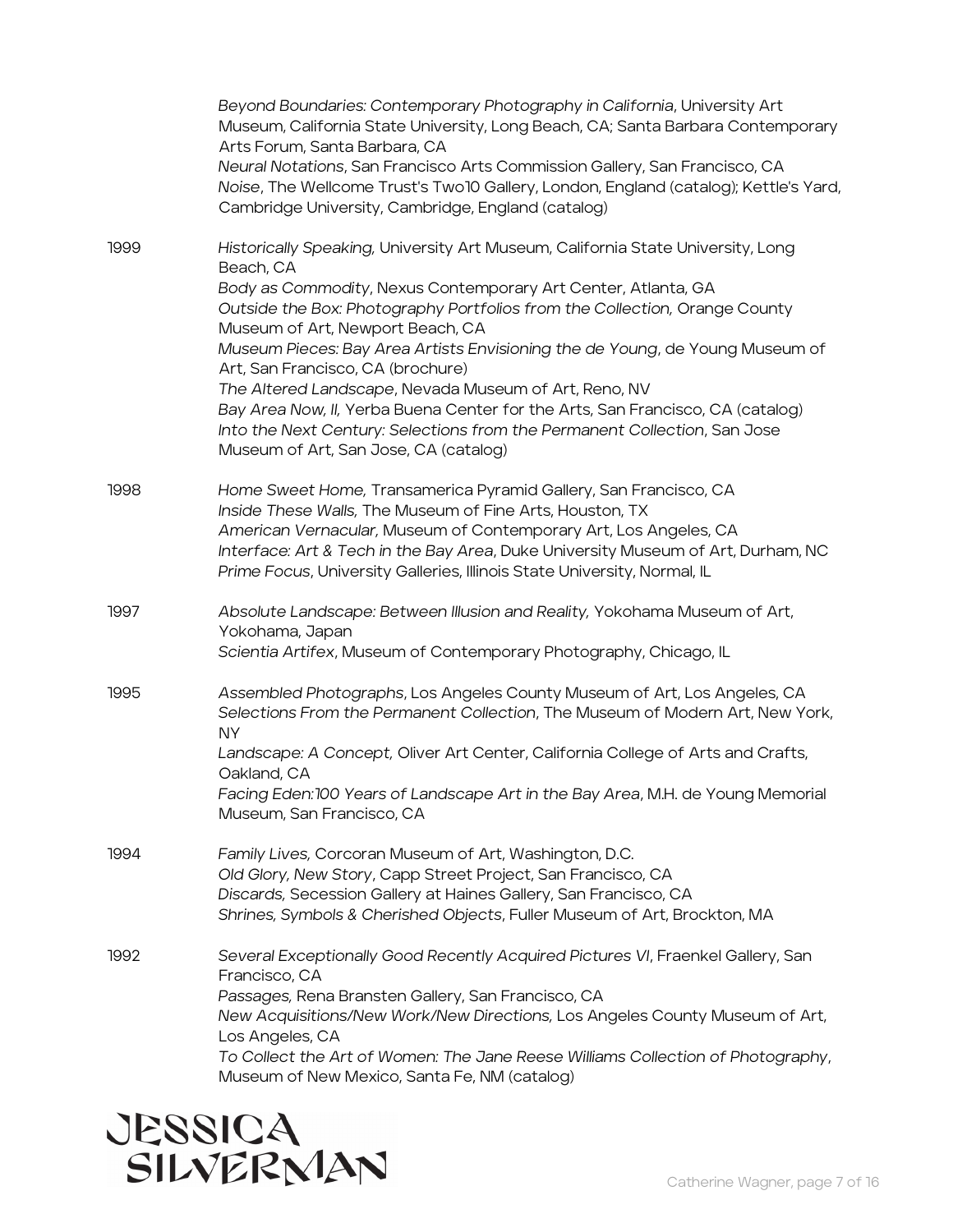| 1991 | Past / Present: Photographs from the Collection of the Museum of Fine Arts,<br>Houston, Upper Jones Gallery, The Museum of Fine Arts, Houston, TX<br>SITE WORK: Architecture in Photography since Early Modernism, The<br>Photographers' Gallery, London, England<br>Silent Interiors, Security Pacific Gallery, Seattle, WA (catalog)<br>California Cityscapes, San Diego Museum of Art, San Diego, CA (catalog) |
|------|-------------------------------------------------------------------------------------------------------------------------------------------------------------------------------------------------------------------------------------------------------------------------------------------------------------------------------------------------------------------------------------------------------------------|
| 1990 | Natural History Recreated, The Center for Photography at Woodstock, Woodstock,<br><b>NY</b>                                                                                                                                                                                                                                                                                                                       |
|      | Perspectives on Place: Attitudes Toward the Built Environment, San Diego State<br>University, San Diego, CA                                                                                                                                                                                                                                                                                                       |
| 1989 | Picturing California, The Oakland Museum, Oakland, CA (catalog)<br>Theme and Variations: The Photographic Still Life, The San Francisco Museum of<br>Modern Art, San Francisco, CA                                                                                                                                                                                                                                |
| 1988 | Cross Currents/Cross Country, Camerawork Gallery, San Francisco, CA; The<br>Photographic Resource Center, Boston, MA (catalog)<br>Evocative Presence: Twentieth-Century Photographs in the Permanent Collection,<br>The Museum of Fine Arts, Houston, TX (catalog)                                                                                                                                                |
| 1987 | A Look at Photography Books of 1987, International Center for Photography, New<br>York, NY<br>New American Photography, Fogg Art Museum, Harvard University, Cambridge, MA                                                                                                                                                                                                                                        |
| 1986 | Midtown Review: A Look at Photography Books of 1986, International Center of<br>Photography/Midtown, New York, NY (Publication: San Francisco Observed)<br>Bay Area Biennial, Newport Harbor Art Museum, Newport Beach, CA (catalogue)<br>Mills College Faculty Retrospective, Mills College Art Museum, Oakland, CA (catalog)<br>New American Photography, Min Gallery, Tokyo, Japan (catalog)                   |
| 1985 | 20 x 24 Polaroid Exhibition, Friends of Photography, Carmel, CA<br>Photography from the Permanent Collection, National Museum of American Art,<br>Smithsonian Institution, Washington, D.C.<br>Settings - The Civic Center Project, A.P. Giannini Bank of America World<br>Headquarters, San Francisco, CA<br>La Photographie Creative, Bibliotheque Nationale, Paris, France                                     |
| 1983 | California Sharp School, facets of the collection, San Francisco Museum of Modern<br>Art, San Francisco, CA<br>Landscape Now, San Francisco Museum of Modern Art, San Francisco, CA; Rental<br>Gallery, Eats Hampton, NY<br>University Memorial Gallery, University of Colorado, Boulder, CO (two-person<br>exhibition)                                                                                           |
| 1982 | Slices of Time - California Landscape, 1860-1880, 1960-1980, Oakland Museum,<br>Oakland, CA (catalog)                                                                                                                                                                                                                                                                                                             |

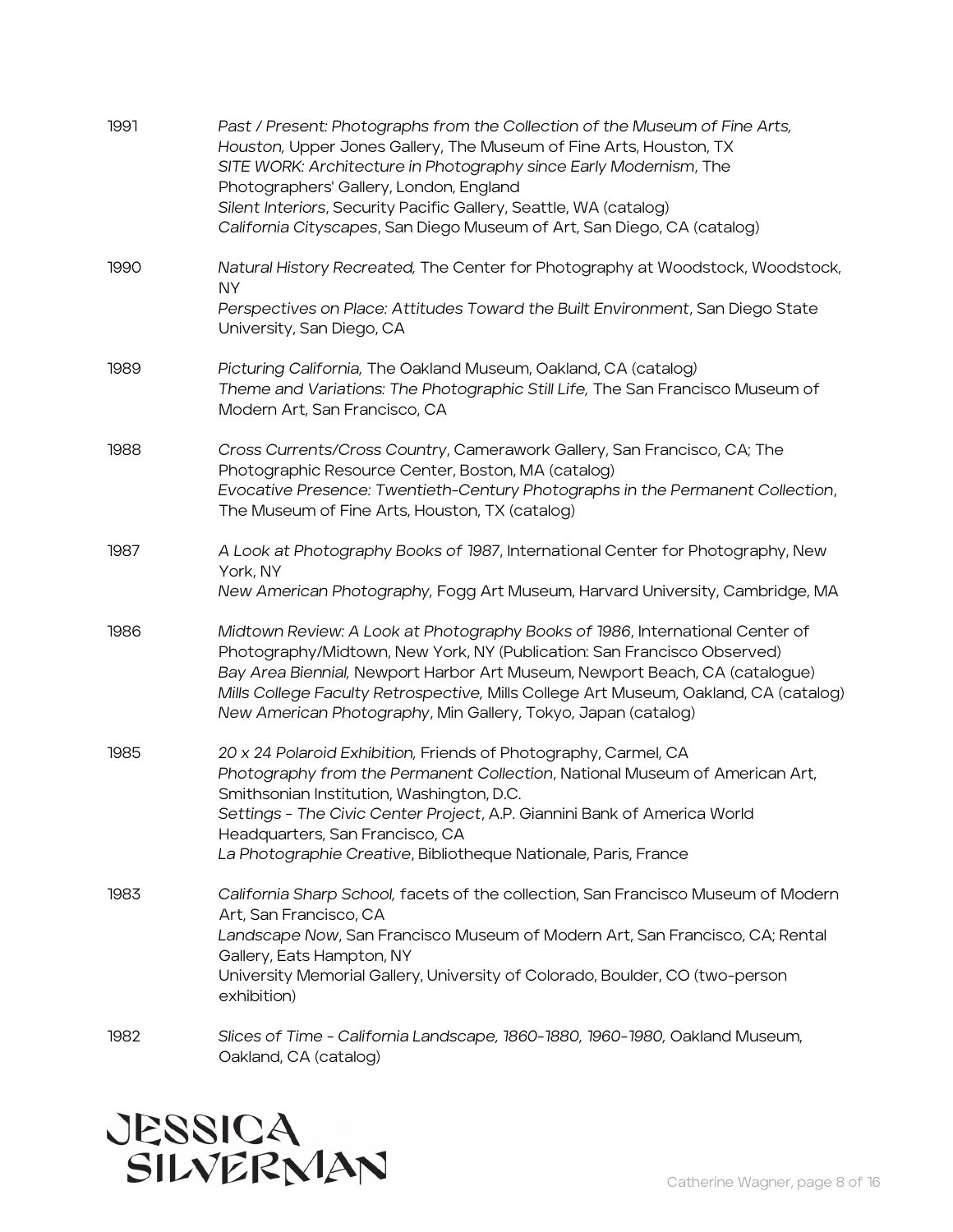| 1981         | University of California at Santa Cruz (two-person exhibition with Gail Skoff)<br>Landscape Photography, 1850-1980, Sacramento, CA (catalog)                                                                                                                                                                                                                                                |
|--------------|---------------------------------------------------------------------------------------------------------------------------------------------------------------------------------------------------------------------------------------------------------------------------------------------------------------------------------------------------------------------------------------------|
| 1980         | Faculty Exhibition, Mills College Art Museum, Oakland, CA<br>Contemporary California Photography, Camerawork Gallery, San Francisco, CA<br>(catalog)                                                                                                                                                                                                                                        |
| 1978         | Memorial Union Gallery, University of California, Davis, CA (two-person exhibit with<br>brochure)<br>Equivalents Gallery, Seattle, WA (two-person exhibition with Walker Evans)                                                                                                                                                                                                             |
| 1977         | Cityscapes, Downtown Center Invitational Group Show, de Young Museum, San<br>Francisco, CA<br>Atholl McBean Gallery, San Francisco Art Institute, San Francisco, CA                                                                                                                                                                                                                         |
| Publications |                                                                                                                                                                                                                                                                                                                                                                                             |
| 2019         | Seeing Science, How Photography Reveals the Universe, Aperture, UMBC, pg. 100-<br>101                                                                                                                                                                                                                                                                                                       |
| 2017         | Baggage Claims, Orlando Museum Catalogue<br>Photo Rx: Pharmacy in Photography Since 1850, Damiani Press                                                                                                                                                                                                                                                                                     |
| 2016         | Photographs Reproduced, American Classroom, Missing Persons exhibition<br>catalogue, Stanford University Press.<br>Profile and Photographs Reproduced, Rome Works, San Francisco Cottages and<br>Gardens Feb/Mar                                                                                                                                                                            |
| 2014         | Photographed Reproduced, Various bodies, Photodot Korea, pg. 58-61, October<br>Photograph Reproduced, Utopia, Blind Spot 47, Vik Muniz and Barney Kulok, April.<br>Multiple Exhibition Reproductions, Cinque Mostre, Cinque Mostre: Time & Again,<br>Posa Edizioni, Feb.                                                                                                                    |
| 2013         | Photographic Series and Interview, Catherine Wagner, Magazine Gitz<br>Photograph Reproduced, Northern Vista, George Moscone Site, San Francisco, CA,<br>Arts for the City: San Francisco: Civic Art and Urban Change, Susan Wels, pg. 117                                                                                                                                                   |
| 2012         | Introduction, My San Francisco, San Francisco City Guide, 2013, Louis Vuitton, pg.<br>10-11<br>Photographs Reproduced, Early California Landscapes, HERE., Pier 24 Photography,<br>section                                                                                                                                                                                                  |
| 2010         | Profile and Photograph Reproduced, -86 Degree Freezers, Twelve Areas of<br>Concern and Crisis, American Art & Philanthropy, Peter C. Marzio, pg 351 - 352<br>Photograph Reproduced, Green Energy, Le Monde Diplomatique, Cedric Gossart,<br>"Quand les technologies vertes poussent a la consummation." July.<br>Photograph Reproduced, Emerson College, Southwick Hall, The New York Times |

Magazine, David Leonhardt, "Half a Degree." May 9

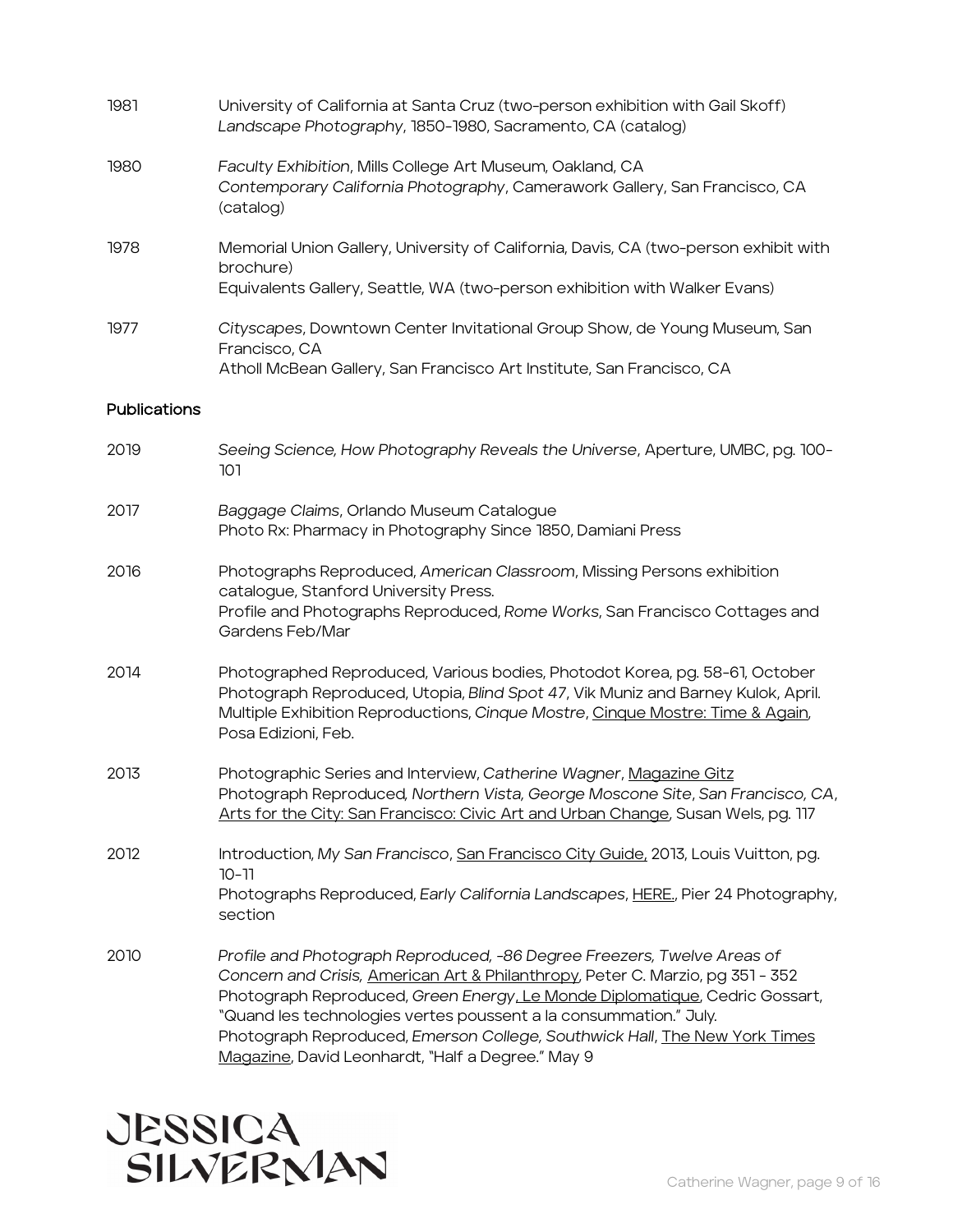| 2009 | Photographs Reproduced, Portrait Wall, Blind Spot, Issue 39.                                                                                                                                                                                                                                                                                                                                                                                                                                                                                                                                                                                                                                                                                                                                                                                                                                                                                                              |
|------|---------------------------------------------------------------------------------------------------------------------------------------------------------------------------------------------------------------------------------------------------------------------------------------------------------------------------------------------------------------------------------------------------------------------------------------------------------------------------------------------------------------------------------------------------------------------------------------------------------------------------------------------------------------------------------------------------------------------------------------------------------------------------------------------------------------------------------------------------------------------------------------------------------------------------------------------------------------------------|
| 2008 | Profile, California Home + Design, Dorka Keehn, "Frame of Reference." June. pg. 135<br>Profile, Bay Area News Group Sunday A&E, "The arts of motherhood," May 11th.<br>Preview, Flavorpill, Ashley Tibbits, "A Narrative History of the Light Bulb," March<br>Photograph Reproduced, The New York Times Style Magazine, Alice Rawsthorn,<br>"Lights Out: An Ode to the dimming incandescent bulb." Design & Living Spring. pg.<br>52                                                                                                                                                                                                                                                                                                                                                                                                                                                                                                                                      |
| 2007 | Profile, Mills Quarterly, Glen Helfand, "Illuminating Culture," Fall. pg. 14-15                                                                                                                                                                                                                                                                                                                                                                                                                                                                                                                                                                                                                                                                                                                                                                                                                                                                                           |
| 2006 | Photograph Reproduced, Diagnosis [Art]: Contemporary Art Reflecting Medicine,<br>pg. 139<br>Photograph Reproduced, Exploring the Bancroft Library, pg. 80<br>Photograph Reproduced, Exposure, Spring 2006, pg. 1, pg. 51<br>Photograph Reproduced, New York Times Magazine, January 15. pg. 18                                                                                                                                                                                                                                                                                                                                                                                                                                                                                                                                                                                                                                                                            |
| 2005 | de Jesus, Melinda, Pinay Power: Peminist Critical Theory, Theorizing the<br>Filipina/American Experience, pg. 302-303<br>"Object Lessons," Mickey Rapkin, New York Times Style Magazine, Fall, pg. 48.<br>"San Francisco's New Heights," Lynne Yaeger, Travel and Leisure, September, pg.<br>204<br>"Sitting or Standing, an Ovation," Zahid Sardar, San Francisco Chronicle, November<br>12<br>Photograph Reproduced, New York Times Magazine, Nov. 27, pg. 19<br>Re-Classifying History: Catherine Wagner, de Young Museum (museum brochure)<br>Crist, Steve, The Polaroid Book: Selections from the Polaroid Collection of<br>Photography, Taschen, pg. 241                                                                                                                                                                                                                                                                                                            |
| 2004 | Kurzdavordanach: Gegenwart als Zwischenraum, Revolver & Photographische<br>Sammlung/SK Stiftung Kultur, Koln, Germany<br>Susan Anker, Dorothy Nelkin, <i>The Molecular Gaze: Art in the Genetic Age</i> , pg. 145-<br>146, 175, 179<br>Selections: The San Jose Museum of Art Permanent Collection (catalog)<br>Art & Biotechnologies (CD-Rom), Groupe de Recherche en Arts Médiatiques<br>(GRAM), Université du Québec à Montreal (Anthology)<br>Camera Arts, "Curators as Collectors: Notes on Recent Museum Acquisitions and<br>Gifts," by Erin O'Toole, August/September 2004, pgs. 30-35<br>SEED, Portfolio, "Cross Sections," Summer 2004, pgs. 70-79<br>San Francisco Chronicle Magazine, "Time Passages: Artists Catherine Wagner and<br>Loretta Gargan's Changing World," by Zahid Sardar, February 15, pgs. 20-25<br>Trilogy: Reflections on Frankenstein, the Arctic Circle, and the History of Science,<br>Stephen Wirtz Gallery, San Francisco, CA (catalog) |
| 2003 | How Human: Life in the Post-Genome Era, International Center of Photography<br>(catalog)<br>Epicenter: San Francisco Bay Area Art Now, by Mark Johnstone and Leslie Aboud<br>Holzman                                                                                                                                                                                                                                                                                                                                                                                                                                                                                                                                                                                                                                                                                                                                                                                      |

SEED, Portfolio, "-86 Degree Freezers," Jan/Feb 2003, pgs. 74-83

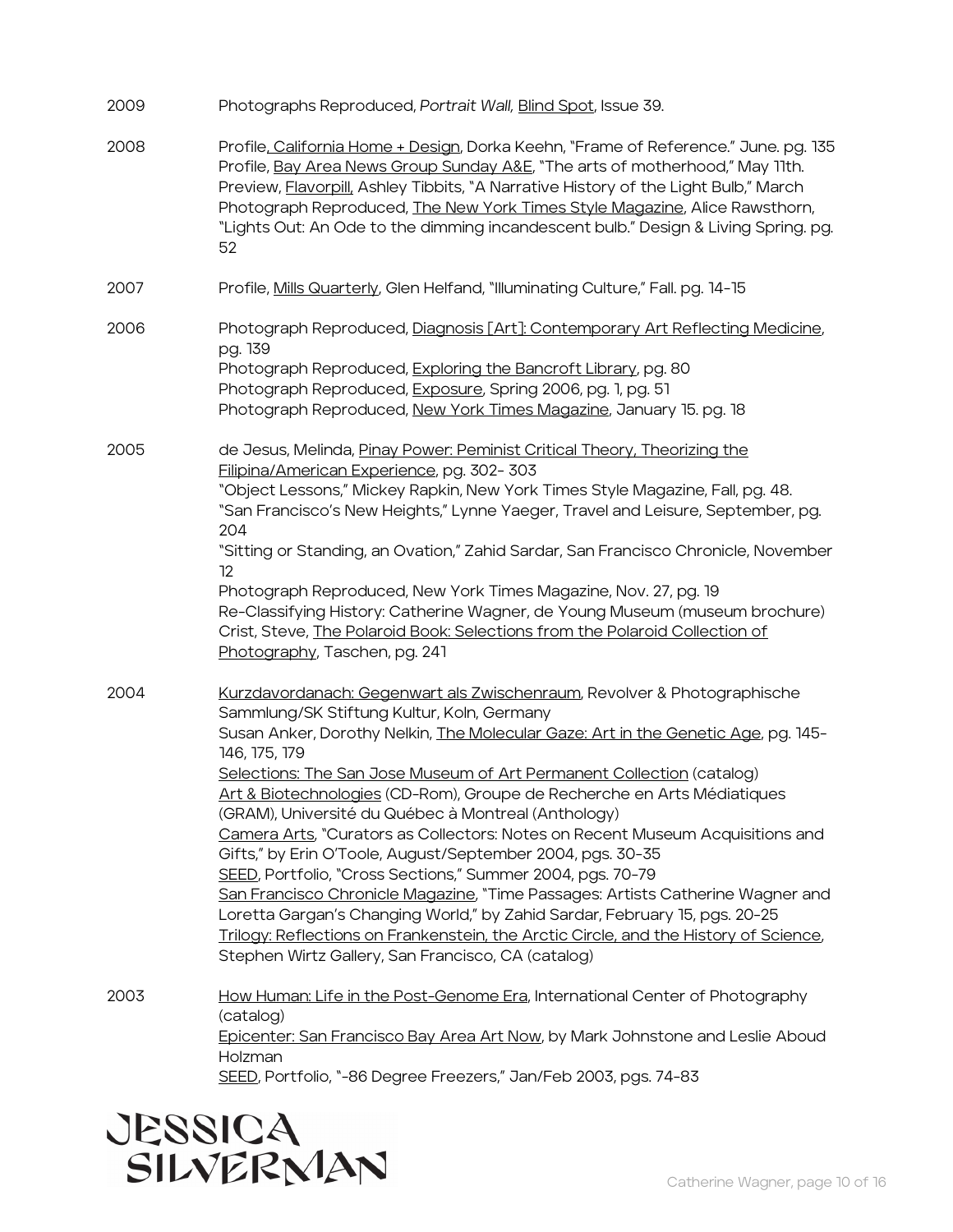| 2002 | Visions from America: Photographs from the Whitney Museum of American Art,<br>1940-2001, by Sylvia Wolf and Andy Grundberg<br>Trajekte, "Catherine Wagner's Laboratories," Nr. 4 April 2002                                                                                                                                                                                                                                                                                                       |
|------|---------------------------------------------------------------------------------------------------------------------------------------------------------------------------------------------------------------------------------------------------------------------------------------------------------------------------------------------------------------------------------------------------------------------------------------------------------------------------------------------------|
| 2001 | Calendar live, "A Master's Long Shadow," August 26, 2001                                                                                                                                                                                                                                                                                                                                                                                                                                          |
| 2000 | Paris Photo, "Catherine Wagner: Cross-Sections + Annotations," Issue 10<br>Blind Spot, "Catherine Wagner: Cross-Sections + Annotations," Issue 15<br>Limn, "Catherine Wagner: Miracles and Madness," Issue 5, pg 15<br>Noise, The Wellcome Trust's Two 10 Gallery, London, England. (catalog)<br>Noise, Kettle's Yard, Cambridge, England. (catalog)<br>Foreign Bodies, Untitled (Space) 13, New Haven, CT. (catalog)<br>Wired Magazine, Heather Sparks, "The Essential James Watson," issue 8.09 |
| 1999 | The Altered Landscape, Peter E. Pool, University of Nevada Press,<br>Bay Area Now 2, Yerba Buena Center for the Arts, San Francisco, CA. (catalog)<br>Museum Pieces, De Young Museum, San Francisco, CA. (brochure)<br>Into the Next Century, San Jose Museum of Art, San Jose, CA. (catalog)<br>Phenotypology, Hallwalls Contemporary Arts Center, Buffalo, NY. (brochure)                                                                                                                       |
| 1997 | The New Yorker, photograph, May 19, pg. 28<br>The Village Voice, Critics Choice, photograph, April 1, pg. 13                                                                                                                                                                                                                                                                                                                                                                                      |
| 1996 | SEE: A Journal of Visual Culture, Issue 2:2, pgs. 32-41<br>Zyzzyva, Vol. XII, No. 2, pages 74-79.                                                                                                                                                                                                                                                                                                                                                                                                 |
| 1995 | Facing Eden: 100 Years of Landscape Art in the Bay Area, M.H. de Young Memorial<br>Museum, San Francisco, CA. (catalog)                                                                                                                                                                                                                                                                                                                                                                           |
| 1994 | Family Lives, Corcoran Gallery of Art, Washington, D.C.<br>Kunst in Frankfurt, "Ein Dialog Europa-Amerika," Museum fur Moderne Kunst,<br>Frankfurt, Germany                                                                                                                                                                                                                                                                                                                                       |
| 1993 | House & Garden, "Portraits Without People," June, pg. 52<br>Los Angeles Times Magazine, "Interiors," May 23, pg. 18                                                                                                                                                                                                                                                                                                                                                                               |
| 1992 | To Collect the Art of Women: The Jane Reese Williams Collection of Photography,<br>Essay by Eugenia Parry Janis, Museum of New Mexico, Santa Fe, NM                                                                                                                                                                                                                                                                                                                                               |
| 1991 | California Cityscapes, Mary Stofflet, Curator, Essay by James A. Clapp, San Diego,<br>CA<br>SITE WORK: Architecture in Photography since Early Modernism, by Martin Caiger-<br>Smith, The Photographers' Gallery, London, England<br>The Science of Words, George A. Miller, Scientific American Library, New York, NY,<br>pg. 3                                                                                                                                                                  |
| 1990 | Changing Places: Photographs by Catherine Wagner, Farish Gallery Rice University<br>(catalog)                                                                                                                                                                                                                                                                                                                                                                                                     |

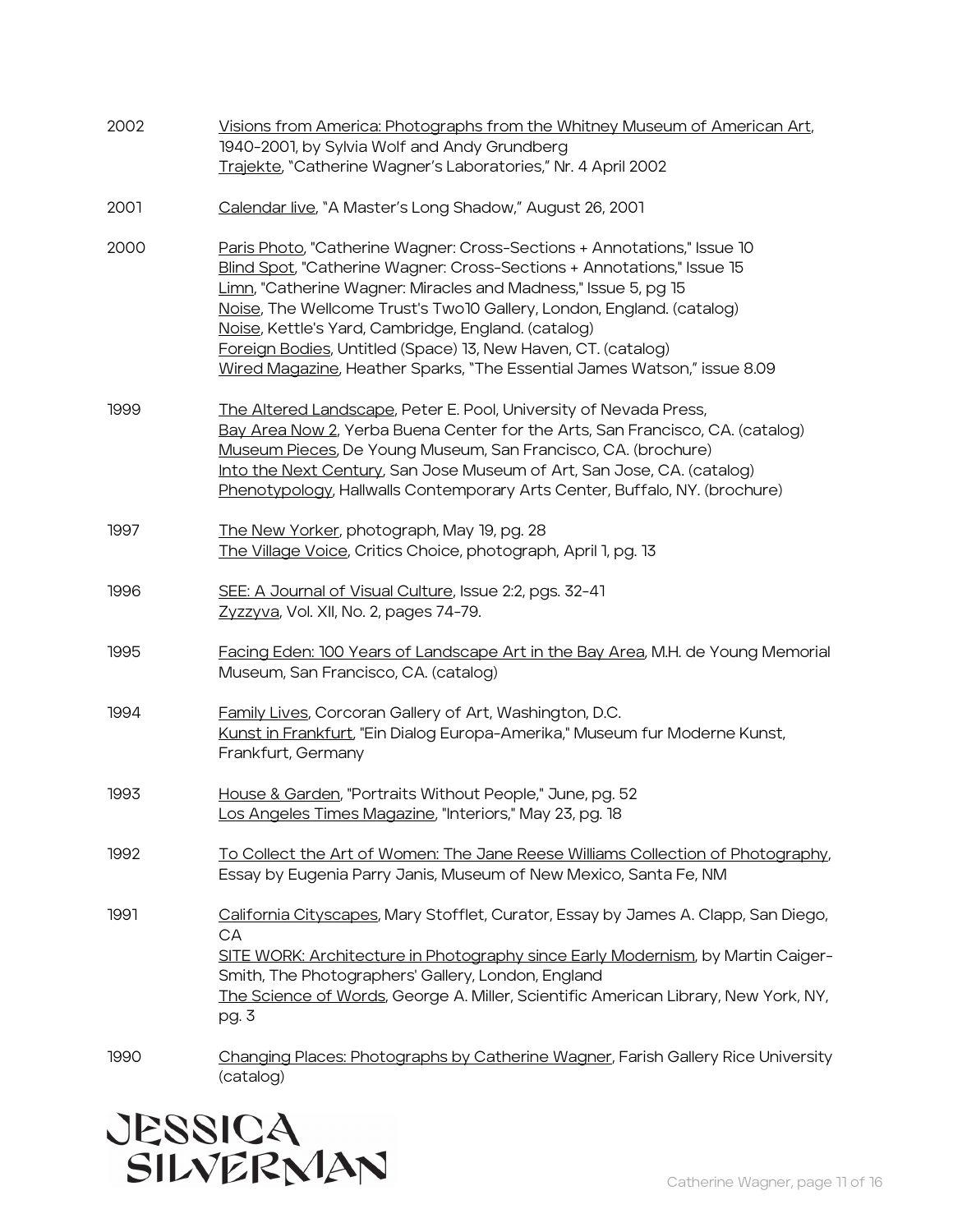|      | Metropolis, Richard Gehr "Insights & Reviews," May, pg. 35<br>The New Yorker, "Goings On About Town," April 16, pg. 19<br>Details, "I Left My Art in San Francisco," April, pgs. 149-153                                                                                                                                                                                                                                                                                              |
|------|---------------------------------------------------------------------------------------------------------------------------------------------------------------------------------------------------------------------------------------------------------------------------------------------------------------------------------------------------------------------------------------------------------------------------------------------------------------------------------------|
| 1989 | SF Magazine, Vicki Bates "Catherine Wagner: Photographing the Construction Site<br>as Art Object," November<br>Harpers Magazine, "Who Needs the Great Work?," September, pages 47-51<br>The Sciences, "The Stage is Set - Photographs by Catherine Wagner," July/August,<br>pgs. 30-33<br>Metropolitan Home, Andy Grundberg "The New Hot Shots," July                                                                                                                                 |
| 1988 | Connecting Conversations, Edited by Moira Roth "Interviews with 28 Bay Area<br>Women Artists," Eucalyptus Press                                                                                                                                                                                                                                                                                                                                                                       |
| 1987 | Aperture, "Technology and Transformation," No. 106<br>Athletes, Ruth Silverman, Chronicle Books, San Francisco, CA                                                                                                                                                                                                                                                                                                                                                                    |
| 1986 | Zyzzyva Magazine, Vol. 11, No. 3<br>Bay Area Biennial, Newport Harbor Art Museum. (catalog)<br>Mills College Faculty Retrospective, Mills College Art Museum, Oakland, CA.<br>(catalog)<br>New American Photography, Min Gallery, Tokyo, Japan. (catalog)<br>San Francisco Observed, Chronicle Books                                                                                                                                                                                  |
| 1985 | The American Classroom, essays by Therese Heyman and Lewis Baltz, Oakland<br>Museum, CA. (brochure)                                                                                                                                                                                                                                                                                                                                                                                   |
| 1983 | Picture Magazine, No. 20                                                                                                                                                                                                                                                                                                                                                                                                                                                              |
| 1982 | Slices of time, Oakland Museum, CA. (brochure)                                                                                                                                                                                                                                                                                                                                                                                                                                        |
| 1981 | Archetype, University of California, Santa Cruz, CA. (brochure)                                                                                                                                                                                                                                                                                                                                                                                                                       |
| 1980 | Large Spaces in Small Places, "Survey of Western Landscape Photography 1850-<br>1980," Crocker Art Museum, Sacramento, CA. (catalog)                                                                                                                                                                                                                                                                                                                                                  |
| 1979 | 35mm Photography, Winter<br>Picture Magazine, No. 11<br>Latent Image, No. 2<br>Latent Image, No. 3                                                                                                                                                                                                                                                                                                                                                                                    |
| 1978 | New West Magazine, Peter Plagens and Carol Field "Eye The Collector," Nov. 6<br>Untitled, essay by Marla Katz Westover, Guest Curator, University of California,<br>Davis, CA. (brochure)<br>Untitled, essay by Jack Welpott, The Friends of Photography, Carmel, CA, No. 14<br>Contemporary California Photography, Camerawork Gallery, San Francisco, CA.<br>(catalog)<br>Arts Contemporary, essay by Hal Fisher "Contemporary Bay Area Photography,"<br>LaMamelle, exhibition page |

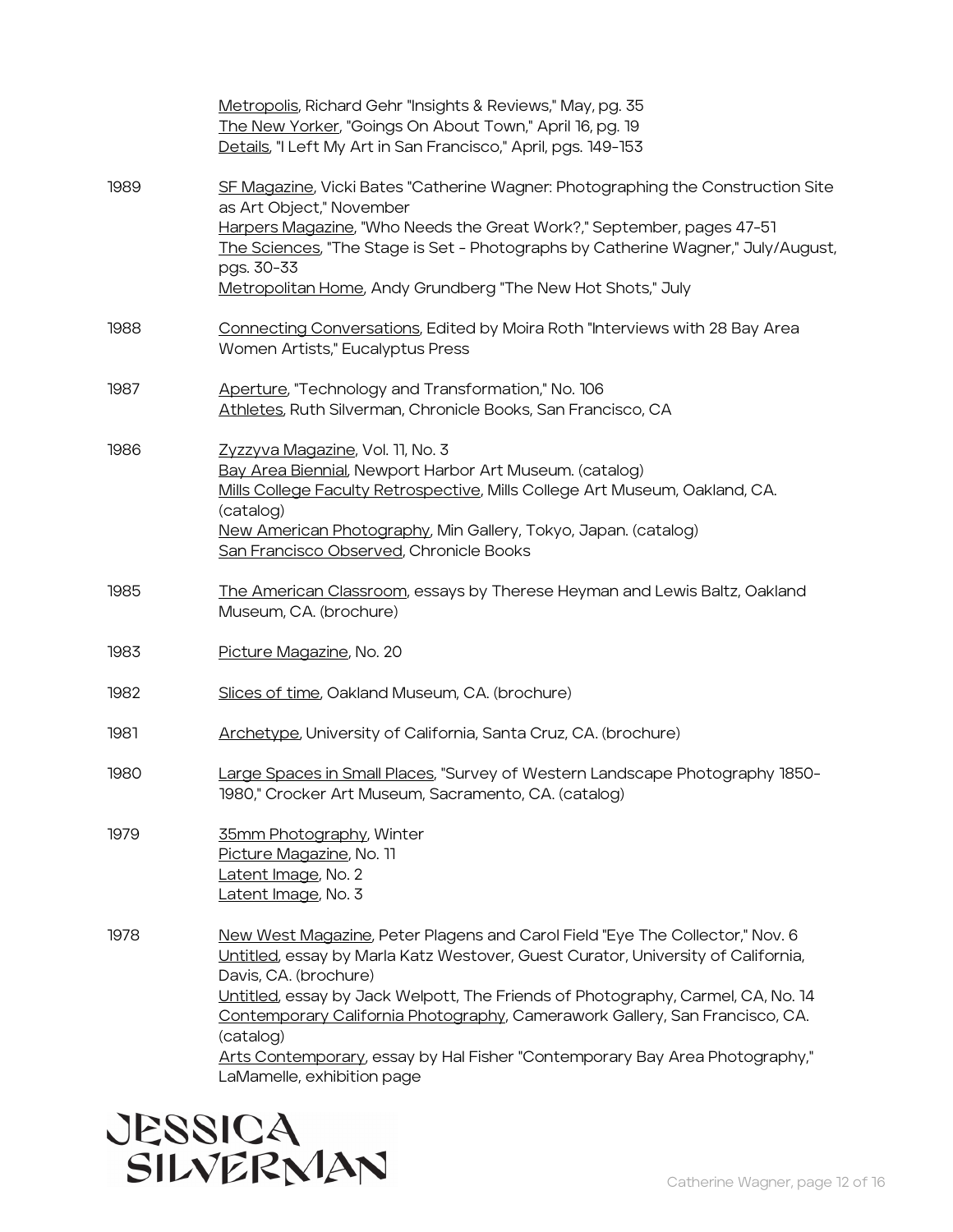| 1977 | College of Marin Times, interview |
|------|-----------------------------------|
|      | Pacific Sun, exhibition page      |

## Monographs

| 2018      | Place, History and the Archive, Damiani                                                                                                                 |
|-----------|---------------------------------------------------------------------------------------------------------------------------------------------------------|
| 2017      | Vecchi, Benson Miller, Wagner, In Situ: Traces of Morandi. Edizione MAMbo                                                                               |
| 2001      | Butler, Helfand, Peat, Catherine Wagner: Cross Sections. Twin Palms Publishers                                                                          |
| 1996      | Homburg, Gass, Longino. Art & Science: Investigating Matter. Nazraeli Press and<br>Washington University Gallery of Art                                 |
| 1993      | Conkelton, Sheryl. Home and Other Stories, Photographs by Catherine Wagner. The<br>Los Angeles County Museum of Art, The University of New Mexico Press |
| 1990      | Changing Places: Photographs by Catherine Wagner. Houston: Farish Gallery, Rice<br>University                                                           |
| 1989      | Tucker, Anne Wilkes. American Classroom, The Photographs of Catherine Wagner.<br>Houston: Museum of Fine Arts                                           |
| 1987      | Catherine Wagner, 1976-1986. Tokyo: Min Gallery                                                                                                         |
| Awards    |                                                                                                                                                         |
| 2017-     | Inaugural Nancy Cook Endowed Chair, Mills College, Oakland, CA                                                                                          |
| 2013-2014 | Fellowship, The Rome Prize, American Academy in Rome, Rome, Italy                                                                                       |
| 2007-2009 | Artist-in-Residence, California Academy of Sciences, San Francisco, CA                                                                                  |
| 2007      | Award, Artadia: The Fund for Art & Dialogue                                                                                                             |
| 2005      | Faculty Research Grant, Mills College, Oakland, CA                                                                                                      |
| 2002      | Joan and Robert Danforth Distinguished Professorship in the Arts, Mills College,<br>Oakland, CA                                                         |
| 2000      | Dorothea Lange Award/ Oakland Museum of California                                                                                                      |
| 1998      | Visual Arts Fellowship, Weizmann Institute, Rehovot, Israel                                                                                             |
| 1997      | Visual Arts Fellowship, San Jose Museum of Art, San Jose, CA                                                                                            |
| 1995      | Visual Arts Fellowship, Aaron Siskind Foundation<br>Fellowship for Art & Science Project, Research Corporation                                          |

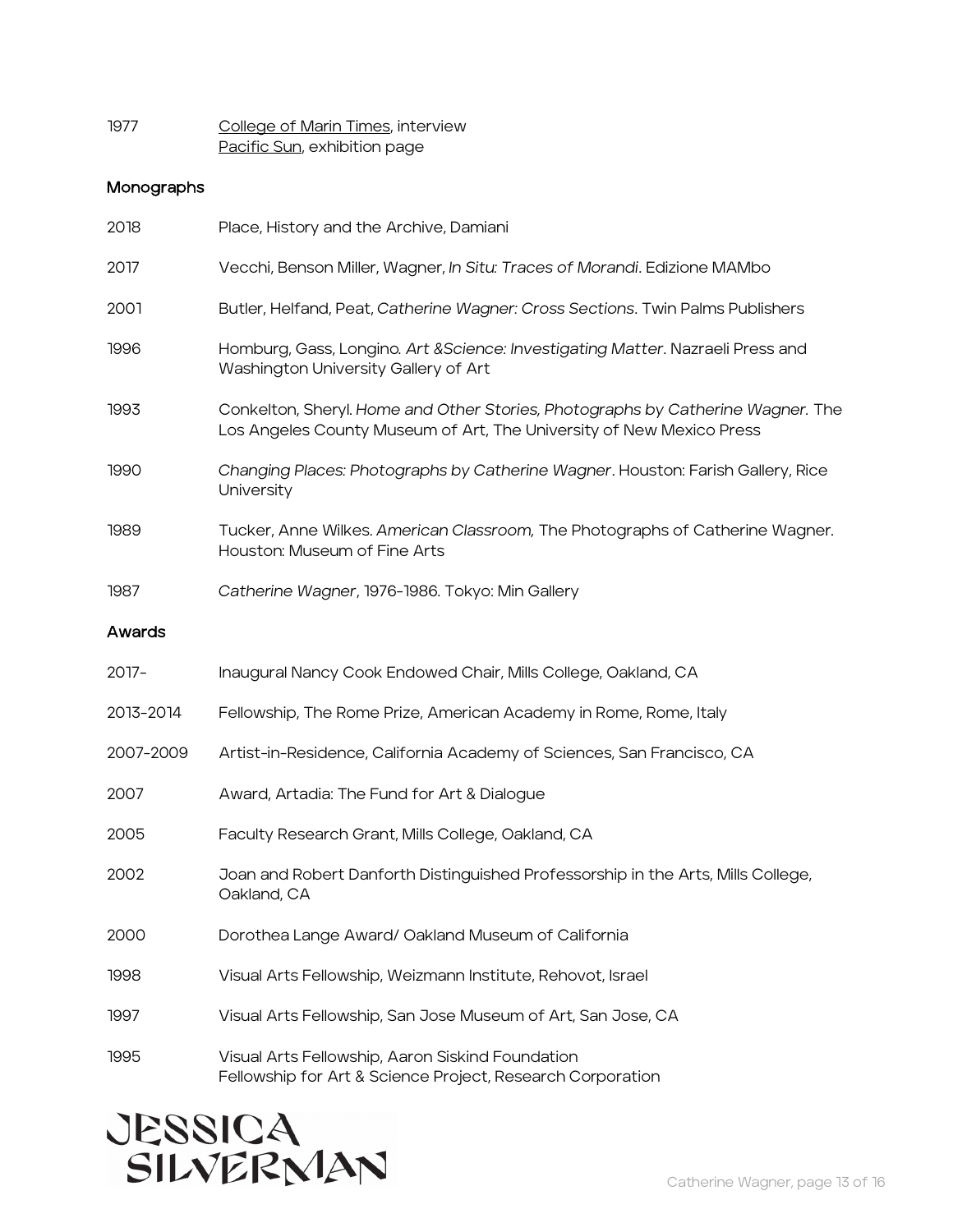| 1994                                                      | Cypress Award, Center for Photographic Arts<br>Visiting Artist Fellowship/Chancellor Scholar, Art and Science Project, Washington<br>University, St. Louis, MO<br>Faculty Research Grant, Mills College, Oakland, CA |
|-----------------------------------------------------------|----------------------------------------------------------------------------------------------------------------------------------------------------------------------------------------------------------------------|
| 1993                                                      | Faculty Research Grant, Mills College, Oakland, CA                                                                                                                                                                   |
| 1990/91                                                   | Visual Artist Fellowship, National Endowment for the Arts                                                                                                                                                            |
| 1987                                                      | Visual Arts Fellowship, John Simon Guggenheim Memorial Foundation                                                                                                                                                    |
| 1985                                                      | Faculty Research Grant, Mills College, Oakland, CA                                                                                                                                                                   |
| 1984                                                      | Ferguson Grant, Friends of Photography                                                                                                                                                                               |
| 1983                                                      | Faculty Research Grant, Mills College, Oakland, CA<br><b>Mellon Foundation Grant</b>                                                                                                                                 |
| 1982                                                      | Faculty Research Grant, Mills College, Oakland, CA                                                                                                                                                                   |
| 1981                                                      | <b>Mellon Foundation Grant</b><br>Visual Artist Fellowship, National Endowment for the Arts                                                                                                                          |
| 1980                                                      | Faculty Research Grant, Mills College, Oakland, CA                                                                                                                                                                   |
| <b>Teaching positions</b>                                 |                                                                                                                                                                                                                      |
|                                                           | 2017-present Nancy Cook Endowed Chair in Photography, Mills College, Oakland CA                                                                                                                                      |
| 2000-present Professor of Art, Mills College, Oakland, CA |                                                                                                                                                                                                                      |
| 2007                                                      | Visiting Professor of Art, California College of Arts, San Francisco, CA<br>Visiting Professor of Art, University of California Los Angeles, Graduate Art<br>Program, Los Angeles, CA                                |
| 2004-2006                                                 | Chair, Art Department, Mills College, Oakland, CA                                                                                                                                                                    |
| 2003-2005                                                 | Joan & Robert Danforth Distinguished Professor in the Arts, Mills College, Oakland,<br>CA                                                                                                                            |
| 1995-2003                                                 | Full-time Professor of Art, Mills College, Oakland, CA                                                                                                                                                               |
| 1994                                                      | Visiting Distinguished Professor, Washington University, St. Louis, MO                                                                                                                                               |
| 1992-94                                                   | Chair, Art Department, Mills College, Oakland, CA                                                                                                                                                                    |
| 1979-94                                                   | Associate Professor of Art, Mills College, Oakland, CA                                                                                                                                                               |
| 1979-85                                                   | Lecturer of Art, San Francisco State University, San Francisco, CA                                                                                                                                                   |

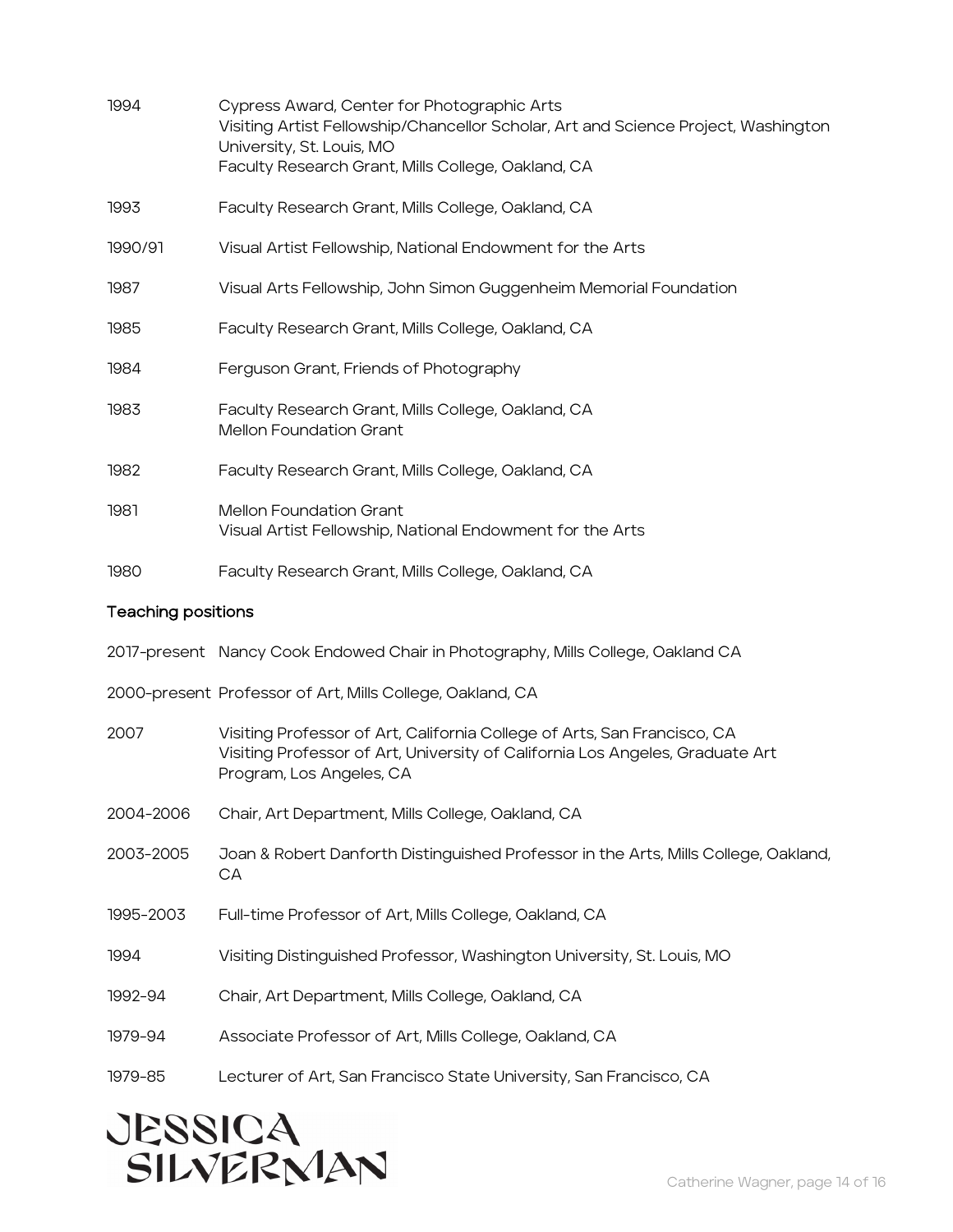- 1978 Part-time Lecturer of Fine Arts, Diablo Valley College, Pleasant Hill, CA Lecturer of Art, University of California-Berkeley Extension Part-time Lecturer of Fine Arts, College of San Mateo, CA
- 1977 Full-time Lecturer of Fine Arts, College of Marin, Kentfield, CA
- 1975 Part-time Lecturer, College of Marin, Kentfield, CA

#### Public collections

The Art Museum, University of Kentucky, Lexington, KY Bancroft Library Pictorial Collection, University of California, Berkeley, CA Berkeley Art Museum Pacific Film Archive, University of California, Berkeley, CA Bibliotheque National de Paris, France Cantor Center for the Visual Arts at Stanford University, Stanford, CA CCA Montreal Center of Creative Photography, Tucson, AZ Chase – Manhattan Bank De Young Museum, San Francisco, CA Edwin A. Ulrich Museum of Art, Wichita State University, Wichita, KANSAS E.L. Wiegand Gallery, Nevada Museum of Art, Reno, NV First National Bank of Chicago, Chicago, IL Hewlett Packard Corporation International Center of Photography, New York La Salle Bank Levi Strauss Corporation The Library of Congress, Washington, D.C. Los Angeles County Museum of Art, Los Angeles, CA Metropolitan Museum of Art, New York, NY Minneapolis Institute of the Arts, MN Museum Folkwang, Essen, Germany Museum of Contemporary Art, Los Angeles, CA Museum of Contemporary Photography, Chicago, IL Museum of Fine Arts, Houston, TX Museum of Modern Art, New York, NY Museum of Modern Art Bologna, Italy National Museum of American Art – Smithsonian Institution, New York, The Oakland Museum, Oakland, CA Polaroid Collection, Cambridge, MA Portland Museum of Art, ME Progressive Corporation San Francisco Museum of Modern Art, San Francisco, CA San José Museum of Art, San Jose, CA Santa Barbara Museum of Art, Santa Barbara, CA Sprint Corporation Tate Modern, London, UK Tokyo Institute of Polytechnics, Japan